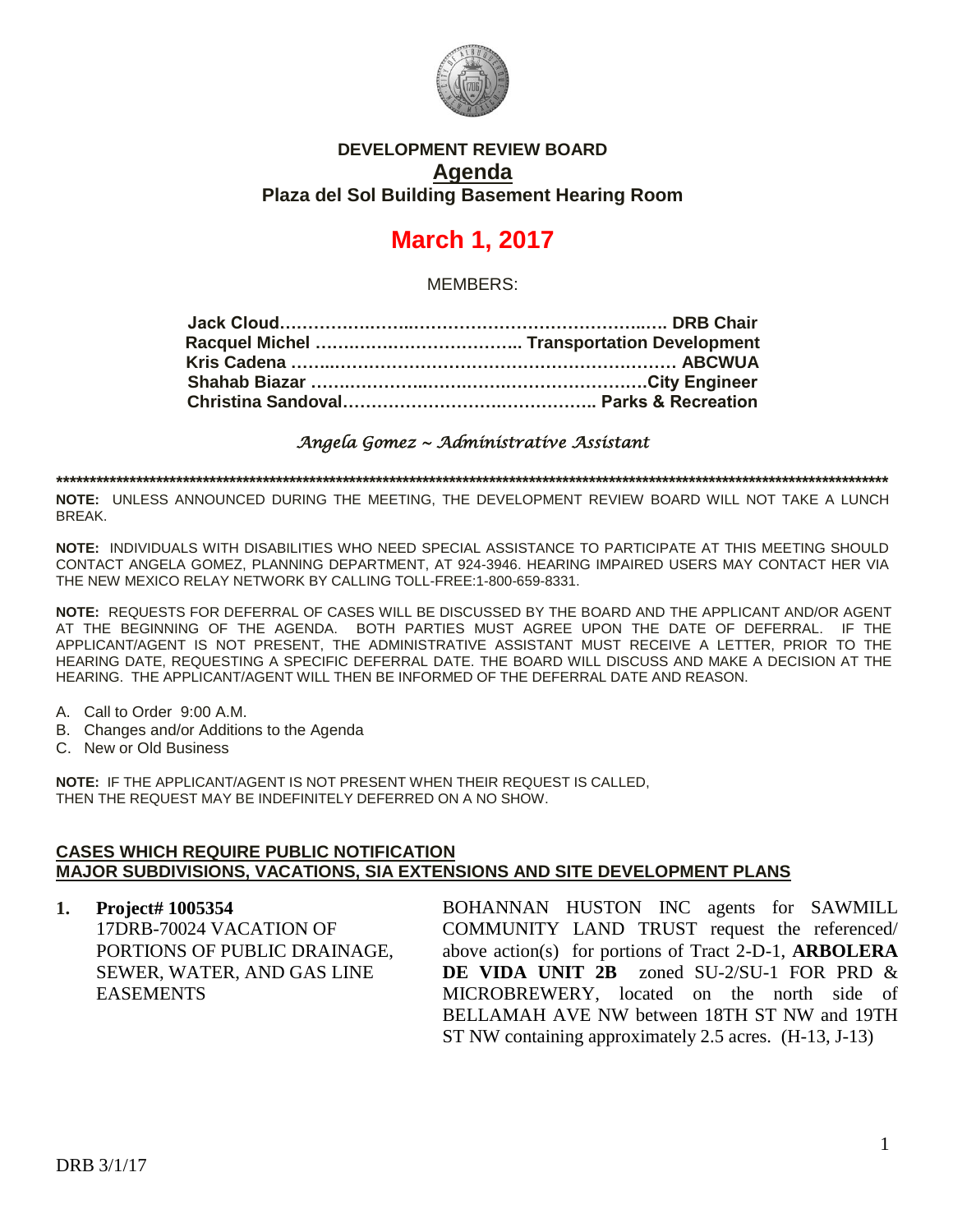**2. Project# 1006864**

17DRB-70025 - 2YEAR SUBDIVISION IMPROVEMENT AGREEMENT EXTENSION (2YR SIA)

**3. Project# 1001523** 16DRB-70448 – SITE DEVELOPMENT PLAN FOR BUILDING PERMIT

BOHANNAN HUSTON INC agents for PULTE DEVELOPMENT OF NEW MEXICO request the referenced/ above action for **DEL WEBB @ MIREHAVEN PHASE 1B** zoned SU-2 FOR PDA, located on CEBOLLA CREEK WY NW and DEL WEBB LN NW containing approximately 13.5 acres. (H-8)

JUNO ARCHITECTS agents for LADERA ENTERPRISES LLC request the referenced/ above action for Tract 1, Unit 2, **LADERA BUSINESS PARK** zoned SU-1/ LIGHT INDUSTRIAL, located on the north side of VISTA ORIENTE ST NW between UNSER BLVD NW and LA MORADA PL NW containing approximately 5 acres. (H-9, H-10) *[Deferred from 1/18/17, 2/15/17]*

#### **MINOR PLATS, FINAL (MAJOR) PLATS, AMENDED PLATS AND PLANS**

- **4. Project# 1004073** 17DRB-70043 EXT OF SIA FOR TEMP DEFR SDWK CONST MARK GOODWIN AND ASSOCIATES, P.A. agent(s) for JTH, LLC request(s) the above action(s) for all or a portion of Tract(s) 4-A, **JUAN TABO HILLS Unit(s) VOLTERRA VILLAGE,** zoned SU-1, located on JUAN TABO HILLS BETWEEN TIJERAS ARROYOU AND GALLANT FOX SE containing approximately 25.84 acre(s).  $(M-21)$
- **5. Project# 1010826** 17DRB-70049 MINOR - PRELIMINARY/ FINAL PLAT APPROVAL CARTESIAN SURVEYS INC agent(s) for AIM MANAGEMENT CORPORATION request(s) the above action(s) for all or a portion of  $Block(s)$  A, Tract(s) 1 AND 1-A, **MONTEREY MANOR** zoned C-2, located on JUAN TABO BETWEEN SIERRA GRANDE AND MOUNTAIN containing approximately 1.82 acre(s). (J-22)
- **6, Project# 1009605** 17DRB-70044 MINOR - PRELIMINARY/ FINAL PLAT APPROVAL
- **7. Project# 1002202** 17DRB-70050 AMENDED SDP FOR SUBDIVISION 17DRB-70027 MINOR - PRELIMINARY/ FINAL PLAT APPROVAL *[Deferred on 2/15/17]*

SURV-TEK INC agent(s) for GREATER ALBUQUERQUE HOUSING PARTNERSHIP request(s) the above action(s) for all or a portion of  $Lot(s)$  1-12, Block 60/18, **NM TOWN CO TOWNSITE/ RAYNOLDS ADD** zoned SU-3, located on SILVER BETWEEN 9TH ST AND 8TH ST SW containing approximately .978 acre(s). (K-13)

HUITT-ZOLLARS, INC. agent(s) for WINROCK PARTNERS LLC request(s) the above action(s) for all or a portion of Lot(s) A-1-A-1-A-1-A, **WINROCK CENTER ADDITION** zoned SU-3, located on LOUISIANA BETWEEN I-40 AND INDIAN SCHOOL NE containing approximately 50.9483 acre(s). (J-19)